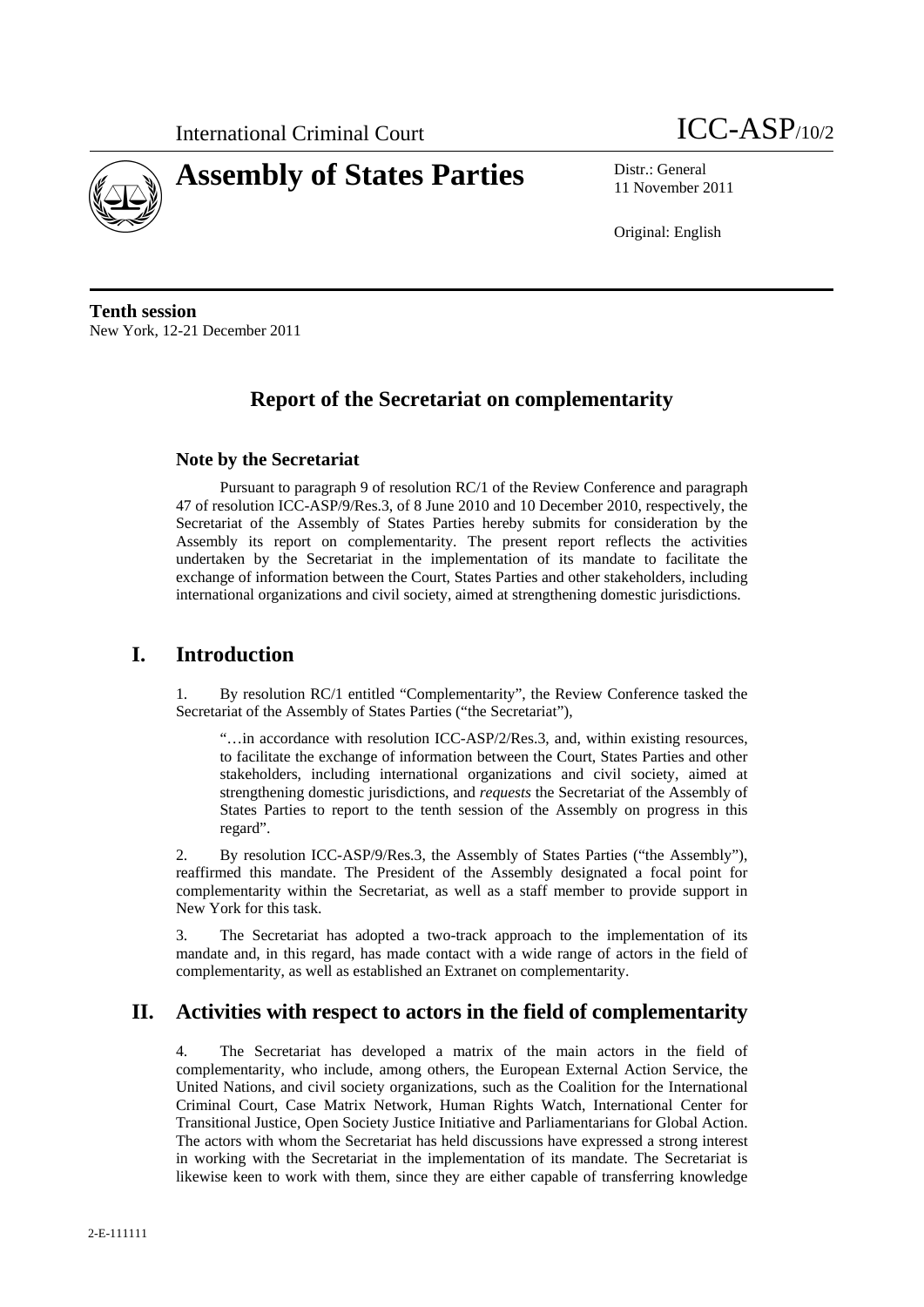and technical skills to States, or have the capacity to organize the transfer of such capacity and skills, which would ultimately benefit a State in building its capacity to investigate and prosecute Rome Statute crimes. Some of the actors are increasingly mainstreaming international justice into their development assistance programmes.

5. As far as practical implementation of the mandate, the Secretariat has facilitated the exchange of information between new States Parties and a complementarity actor, the Case Matrix Network:

(a) In the first instance, the Secretariat held meetings with a representative of the Office of the President of the State concerned, provided information on its mandate and how it proposed to implement it, and sought information from that State on the areas in which it assessed that technical capacity building might be needed in order to implement its obligations with respect to Rome Statute crimes. The areas identified include the revision of existing national legislation; the implementation of the Agreement on Privileges and Immunities of the International Criminal Court and other subsidiary agreements; strengthening the mutual legal assistance regime, which could possibly be expanded to also include surrender; witness protection; and

(b) In the second instance, the Secretariat met with a visiting delegation of some judges and the Registrar of a specialized tribunal for international crimes established by the State Party concerned, and informed them of the Secretariat's mandate and its proposed actions. These interventions and observations reinforced the activities of complementarity actor, and facilitated further knowledge transfer.

6. The Secretariat will continue to build on and work with the complementarity actors with which it has had discussions, and with States. Furthermore, the Secretariat will participate in the Greentree retreat in New York in December 2011, where it will strengthen its contacts with the relevant complementarity actors, with a view to further practical work in this area.

### **III. Activities with respect to the Court, and international and regional organizations**

7. In accordance with the mandate of the Review Conference regarding the Court, the Secretariat discussed with the organs of the Court how it might carry out its mandate in collaboration with them, e.g. with respect to needs identified in situation and other countries. The Secretariat has discussed with the Office of the Prosecutor the possibility of collaborating on complementarity activities in situation countries, e.g. Côte d'Ivoire, Guinea.

8. As regards the United Nations, the Secretariat has had preliminary discussions with the United Nations Rule of Law Unit, in order to discuss how it might discharge its mandate in collaboration with the specific actors involved in capacity building.

9. Furthermore, the Secretariat has discussed with the European Commission the mainstreaming of the complementarity element in its rule of law development cooperation.

#### **IV. Complementarity Extranet**

10. The second aspect of the implementation of the Secretariat's mandate is the establishment of a complementarity Extranet. In consultation with the facilitators for complementarity, the Secretariat has elaborated a structure for a complementarity Extranet, which will provide information on events relating to complementarity, identify the main actors and their relevant activities, and facilitate contact between donors and recipients. The Secretariat is of the view that this method will reach a broad scope of actors and enable donors and recipients to be aware of the needs of States for strengthening their capacity to investigate and prosecute Rome Statute crimes, as well as the relevant technical assistance available.